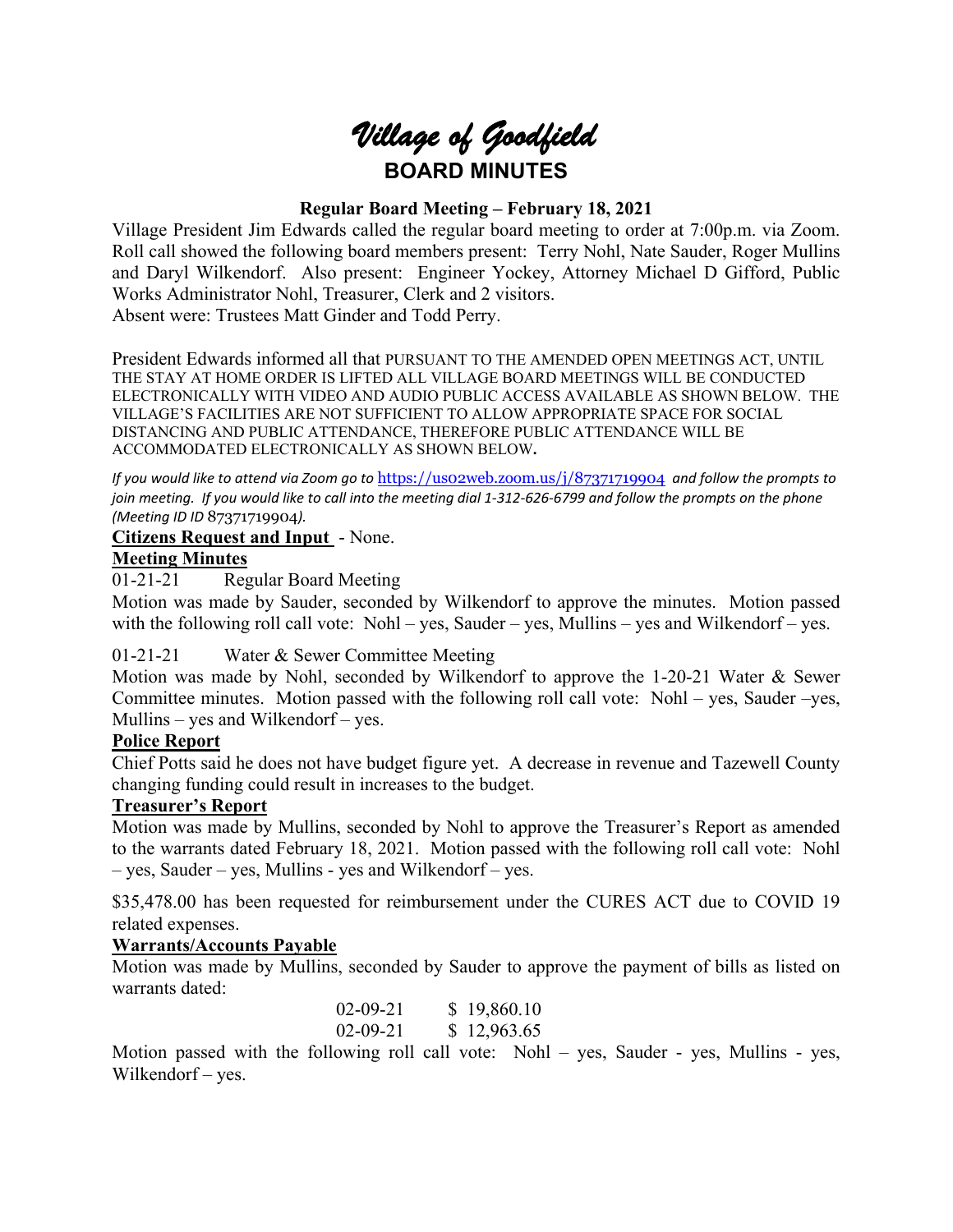# **Transfers**

Motion was made by Sauder, seconded by Mullins to approve the following transfers:

- \$ 3,747.56 from O&M Checking to General Fund Checking
- \$35,000.00 from General Fund Money Market to General Fund Checking
- \$4,000.00 from General Fund Money Market to Building Fund Money Market
- \$25,000.00 from O&M Checking to O&M Money Market
- \$ 7,500.00 from O&M Checking to Pledged Revenue (Bond Pmt)
- \$ 0.00 from TIF Fund to General Fund Checking
- \$ 0.00 from Bond Repayment Fund to General Fund Checking

Motion passed with the following roll call vote: Nohl – yes, Sauder – yes, Mullins - yes and Wilkendorf – yes.

**Payment of outstanding invoices upon request of Village Engineer**

No outstanding invoices to be paid.

# **PUBLIC WORKS ADMINISTRATOR/VILLAGE ENGINEER REPORT**

**WATER TREATMENT PLANT/DISTRIBUTION SYSTEM**

Nothing discussed.

**SEWER TREATMENT PLANT/COLLECTION SYSTEM**

Nothing discussed.

**SANITARY SEWER COLLECTION SYSTEM ISSUES**

Nothing discussed.

# **ATTORNEY REPORT**

Items for attorney were discussed with agenda items.

# **VILLAGE PRESIDENT'S REPORT**

President Edwards received a big thank you for Public Works keeping the streets cleaned. **OLD BUSINESS**

# **Comprehensive Plan/Mile and a half radius map**

PWA Nohl talked with Mike Carr, Planning Commission Chairman, regarding Comprehensive Plan. Mike will reach out to the other committee members.

# **Ingress/Egress Easement for Sanitary Sewer Trunk Main**

Nothing new.

# **Raymond & Cleveland Street Right of Way**

PWA Nohl had several conversations with Kevin Coulter. Kevin will sign ROW documents but not contingent upon tree trimming on Grimm Road.

No contact with Mike Kamp yet.

**Sewer Main Easement – Dr. Merheb & Barn III**

Nothing new.

**Amendment to Timberline Mobile Estates Water Service Agreement – Letter of Credit**

Nothing new.

**Consolidated Election – April 6, 2021** 

Nothing discussed.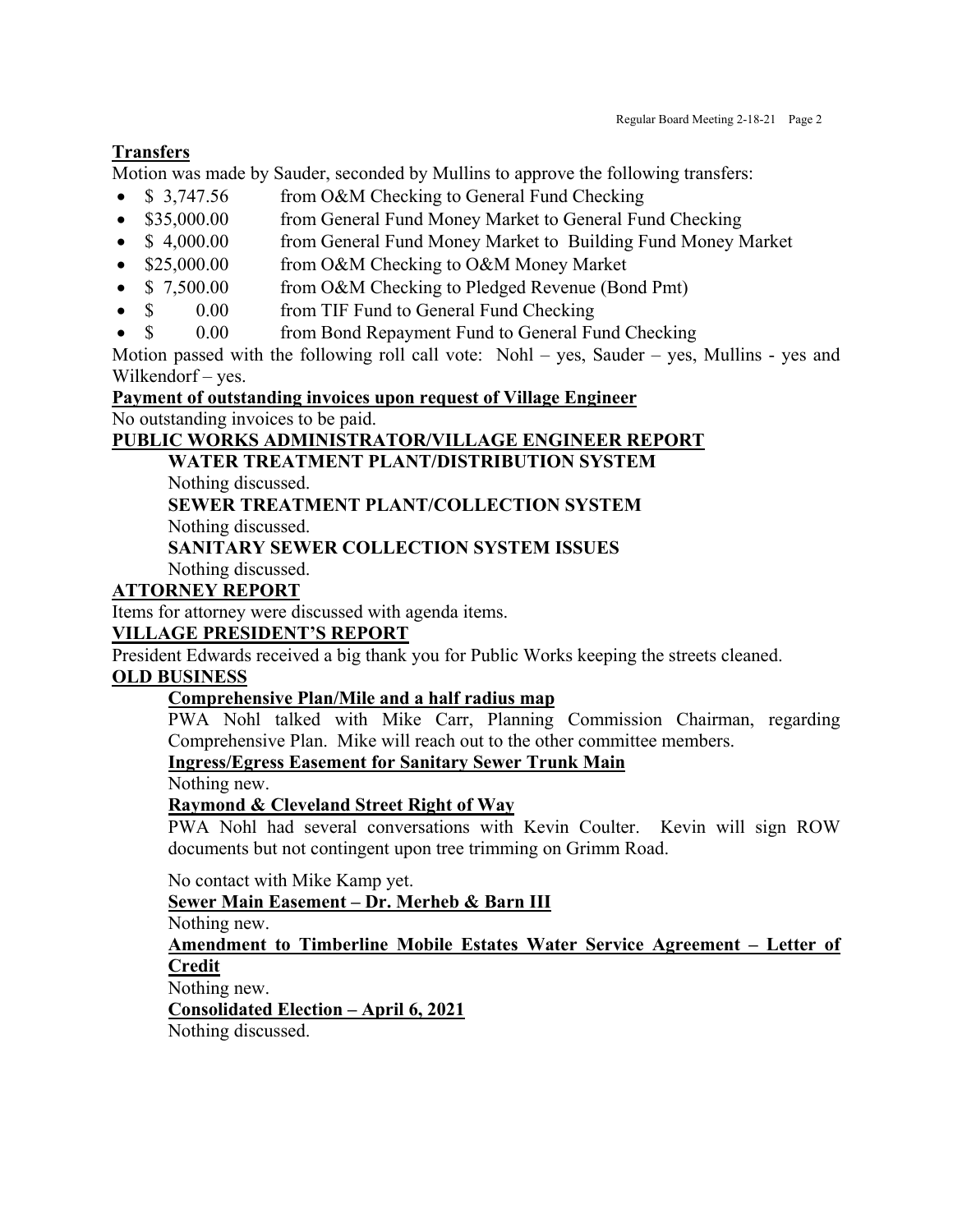#### **Executive Session 2(c-11) of the Open Meetings Act to discuss threatened litigation**

Motion was made by Nohl, seconded by Sauder to enter into Executive Session under 2(c-11) of the Open Meetings Act. Motion passed with the following roll call vote: Nohl – yes, Sauder – yes, Mullins - yes and Wilkendorf – yes.

Board entered into Executive Session at 7:44p.m.

Motion to reconvene and go back into Regular Session was made by Wilkendorf, seconded by Mullins. No action was taken in Exec. Session.

**Executive Session 2(c-11) of the Open Meetings Act to discuss threatened litigation** There was no second Executive Sessions.

#### **Well #2 Replacement**

Waiting for sample bottles for chemical analysis on well #2, then Ebert's can start their work. Engineer Yockey checked draw down. It was minimal.

## **Brush Collection/Brush Drop Off Location**

Health, Safety & Maintenance Committee will discuss this at committee meeting.

# **NEW BUSINESS**

### **Sewer Use Ordinance**

At the December 28, 2020 Water & Sewer Committee Meeting the committee recommended that Engineer Yockey update the sewer ordinance. Motion was made by Wilkendorf, seconded by Nohl to authorize Duane to update sewer code, chapter 12 then send to Water & Sewer Committee for review. Motion passed with the following roll call vote: Nohl – yes, Sauder – yes, Mullins – yes and Wilkendorf – yes.

## **Martin Drive Water Main Loop**

Martin Drive water main loop has been on the Village's long term project list. This project has been brought to the fore front because of a possible new building, but the Village needs the loop whether or not someone builds. Trustee Mullins asked if it is the responsibility of the property owner to run the water/sewer to the edge of their property for the next owner to hook on. Motion was made by Wilkendorf, seconded by Nohl to authorize Engineer Yockey to do design, topo and request an EPA permit. Estimated cost is about  $$8,000$ . Motion passed with the following roll call vote: Nohl – yes, Sauder – yes, Mullins – yes and Wilkendorf – yes.

#### **Dietrich Preliminary Plat**

Engineer Yockey was contacted by Bill Dietrich who is interested in putting in a Business/Industrial Park at the SW corner of Deer Lakes Drive and Martin Road. It would be similar to Goodfield Crossing. Part of this property is in the Village and part is not. On the preliminary plant it would have to be rezoned and annexed in. Mr. Dietrich would like to use Lewis, Yockey & Brown as his Engineer and this must be approved by the Board since he is the Village engineer. Motion was made by Mullins, seconded by Nohl to allow Engineer Yockey to work with Mr. Dietrich, if asked and to prepare legal description for annexation, zoning and preliminary plat. Motion passed with the following roll call vote: Nohl – yes, Sauder – yes, Mullins – yes and Wilkendorf – no.

# **Salt/Cinder Storage Building**

PWA Nohl explained that the past 20 years we have had an agreement with Montgomery Township. It ends in August of this year. Montgomery used to do plowing and cinder spreading mostly they just store our salt/cinders now. They do not want to renew the